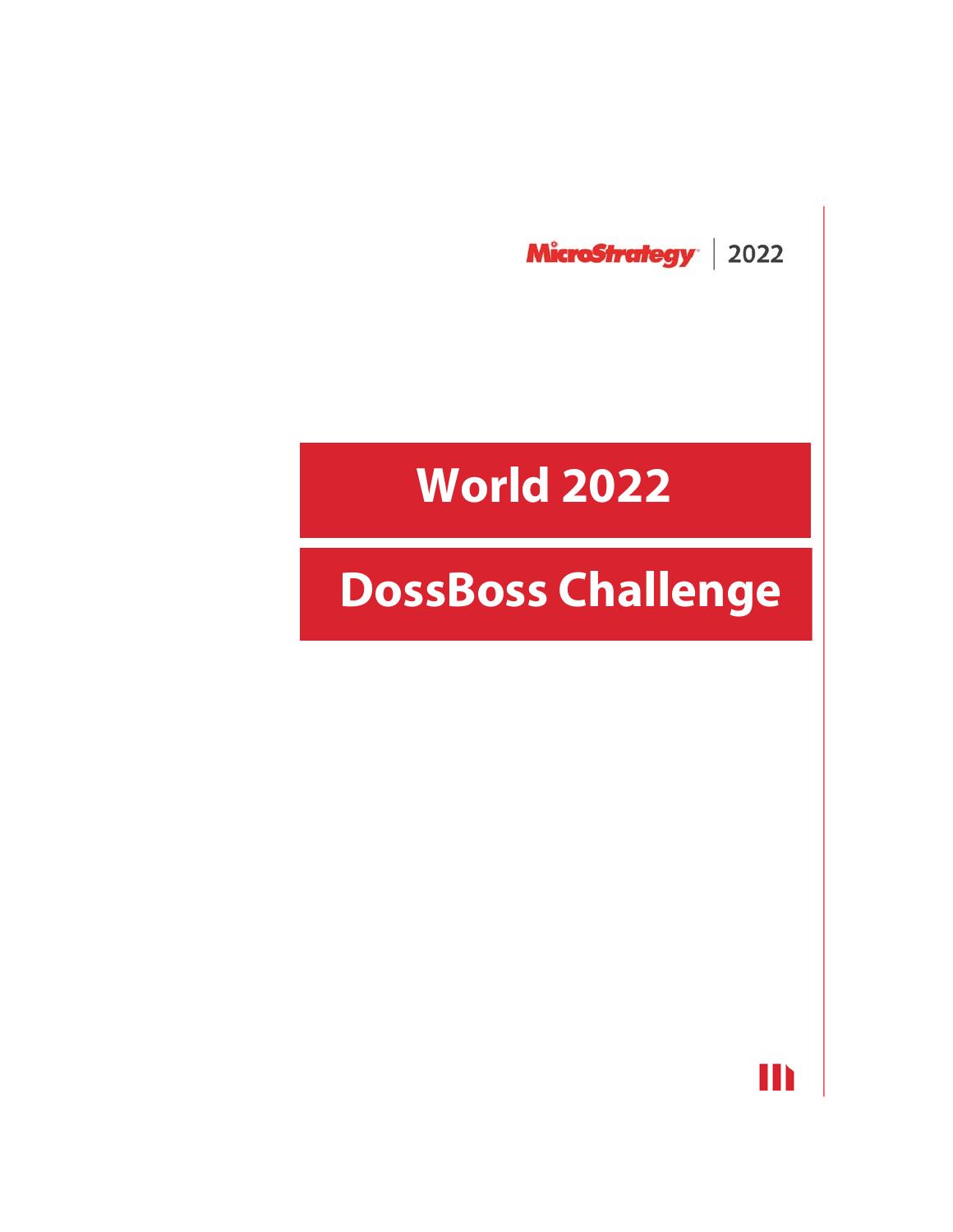# **CONTENTS**

**World DossBoss Challenge** 

| Showcase your dossier expertise for a cryptocurrency |  |
|------------------------------------------------------|--|
|                                                      |  |
|                                                      |  |
|                                                      |  |
|                                                      |  |
|                                                      |  |
|                                                      |  |
|                                                      |  |
|                                                      |  |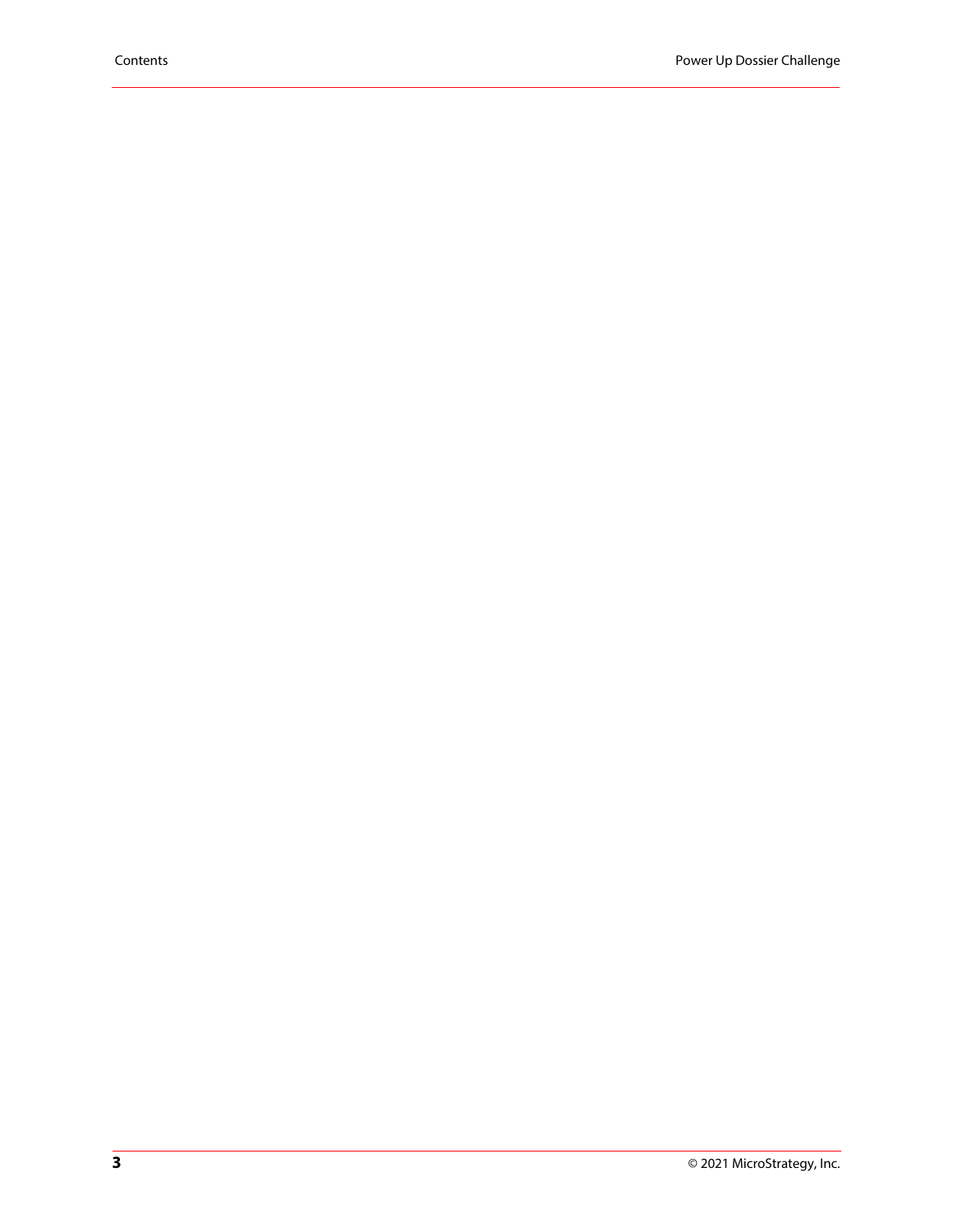# <span id="page-3-0"></span>**WORLD DOSSBOSS CHALLENGE**

## <span id="page-3-1"></span>**Showcase your dossier expertise for a cryptocurrency brokerage firm**

You are a dossier designer for DigiBank, a brokerage firm that specializes in helping clients invest in cryptocurrency, particularly in Bitcoin. The head of Brokerage Services has asked you to create a DigiBank Client Analysis dossier.

She wants the dossier to help her team analyze and track their clients who are currently trading Bitcoin, along with individual broker performance. She also wants her team to have an overview of Bitcoin pricing against other trading options. You held a requirements gathering session with your stakeholders, individual brokers and their managers. Below is a list of the analysis goals, available data, and dossier delivery methods you gathered from your interviews.

### <span id="page-3-2"></span>**Analysis goals**

- **•** Brokers formulate business development strategies for their current clients. To work with their clients to encourage increased trading, brokers might want to analyze:
	- Number of purchases per client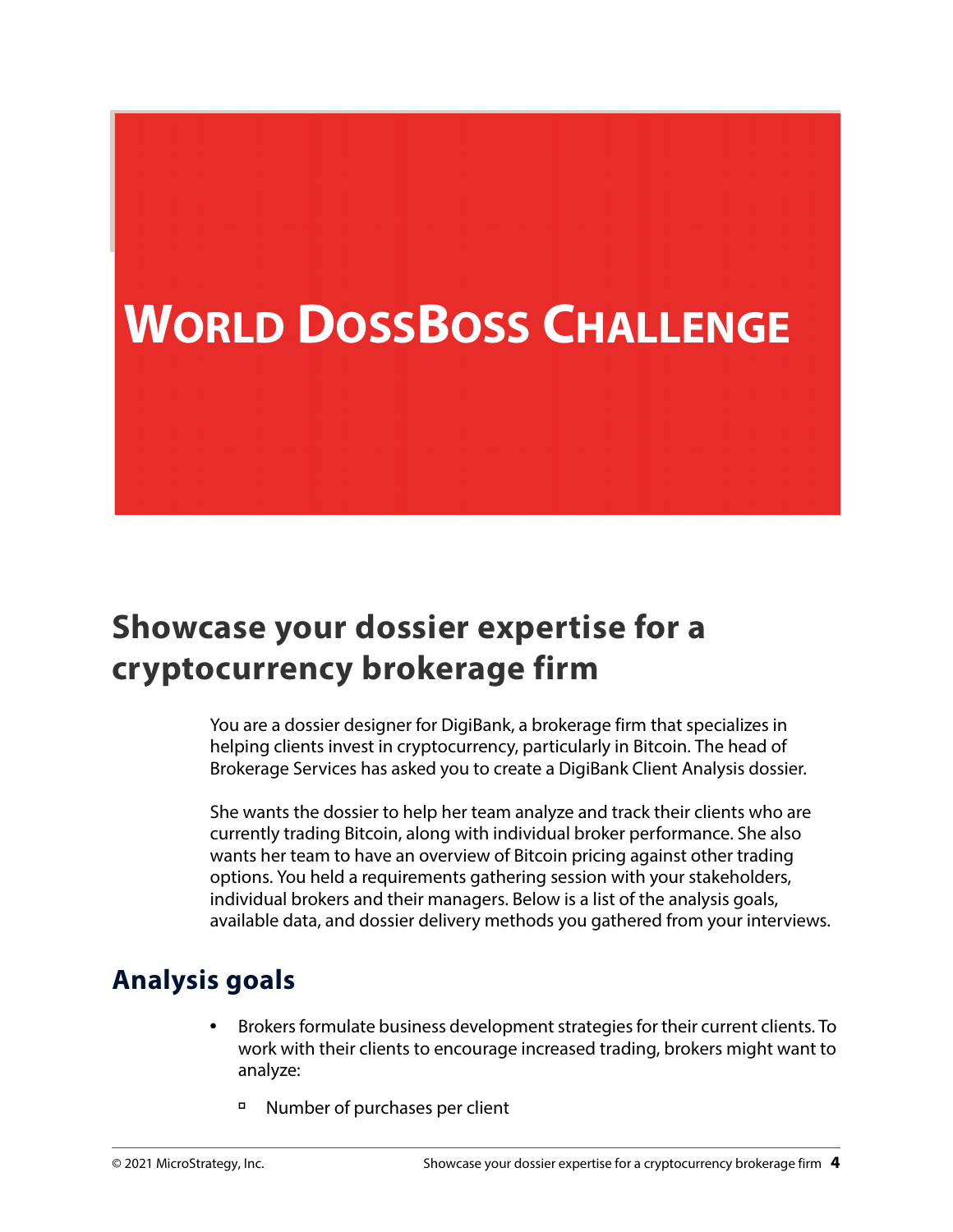- Total account value overall and per client
- Last trade date
- **•** In addition to understanding their current client base, brokers focus on overall customer growth strategies and sourcing new relationships. To achieve this goal, a broker might want to know:
	- What are the demographics of the overall customer base?
	- $\Box$  What are the job sectors of current clients, to help target specific job areas to build future pipeline.
- **•** Managers are responsible for their brokers' overall portfolio performance and growth. To achieve this goal, managers might want to know:
	- What is the total value of a broker's portfolio?
	- <sup>n</sup> How many customers does each broker manage?
	- When was the last trade
- **•** Brokers must have a good understanding of the market. To achieve this goal, provide an overview of cyptocurrency market performance that brokers can quickly access when discussing trading options with customers.
- **•** Brokers and their managers contribute to ideas for improving the company's web portal, to get more clients to sign up for brokerage services. They might want to know:
	- At what points in DigiBank's web portal workflow do clients abandon the process to sign up for a tour?

#### <span id="page-4-0"></span>**Data**

Digibank has access to the following data:

- **• Client data**: Includes detailed information on client portfolios and the DigiBank brokers
- **• Web portal data**: Tracks user progress through various pages on DigiBank's web portal to see how many clients complete the workflow to sign up for services and where clients abandon the process. The steps to sign up for services are listed below, in the order of the workflow steps:
	- **1** Source
	- **2** Products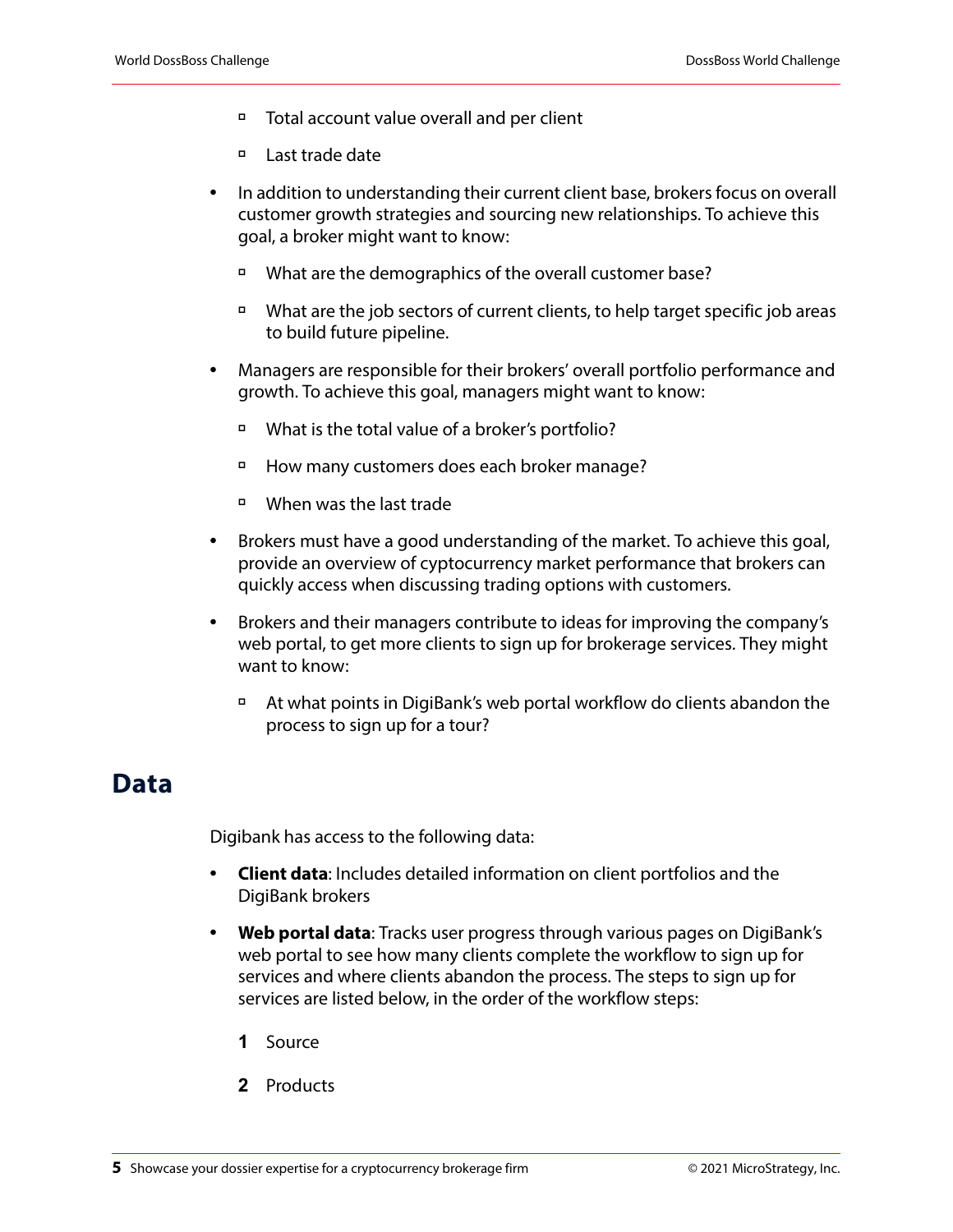- **3** Get Started
- **4** Buy and Sell
- **5** Sign up

Hint: Use this data to create a Sankey diagram.

- **• Asset pricing data**: Performance data for Bitcoin, Ethereum, Dogecoin, S&P 500, and gold.
- **•** Though not required, you may also add datasets that you find on your own, to enhance your analysis.

### <span id="page-5-0"></span>**Delivery**

The brokers consume all dossiers on both Library and Library Mobile.

### <span id="page-5-1"></span>**Getting started**

- **• Datasets:** A zip file of the datasets listed in [Data, page](#page-4-0) 5.
- **•** If you choose to enhance your dossier with additional data, it must be publicly available data.

### <span id="page-5-2"></span>**Timeline for submission**

- **•** You may start this challenge at any time.
- **•** To enter the contest and be eligible for the prizes, you must submit your dossier by **January 23rd**, 2022.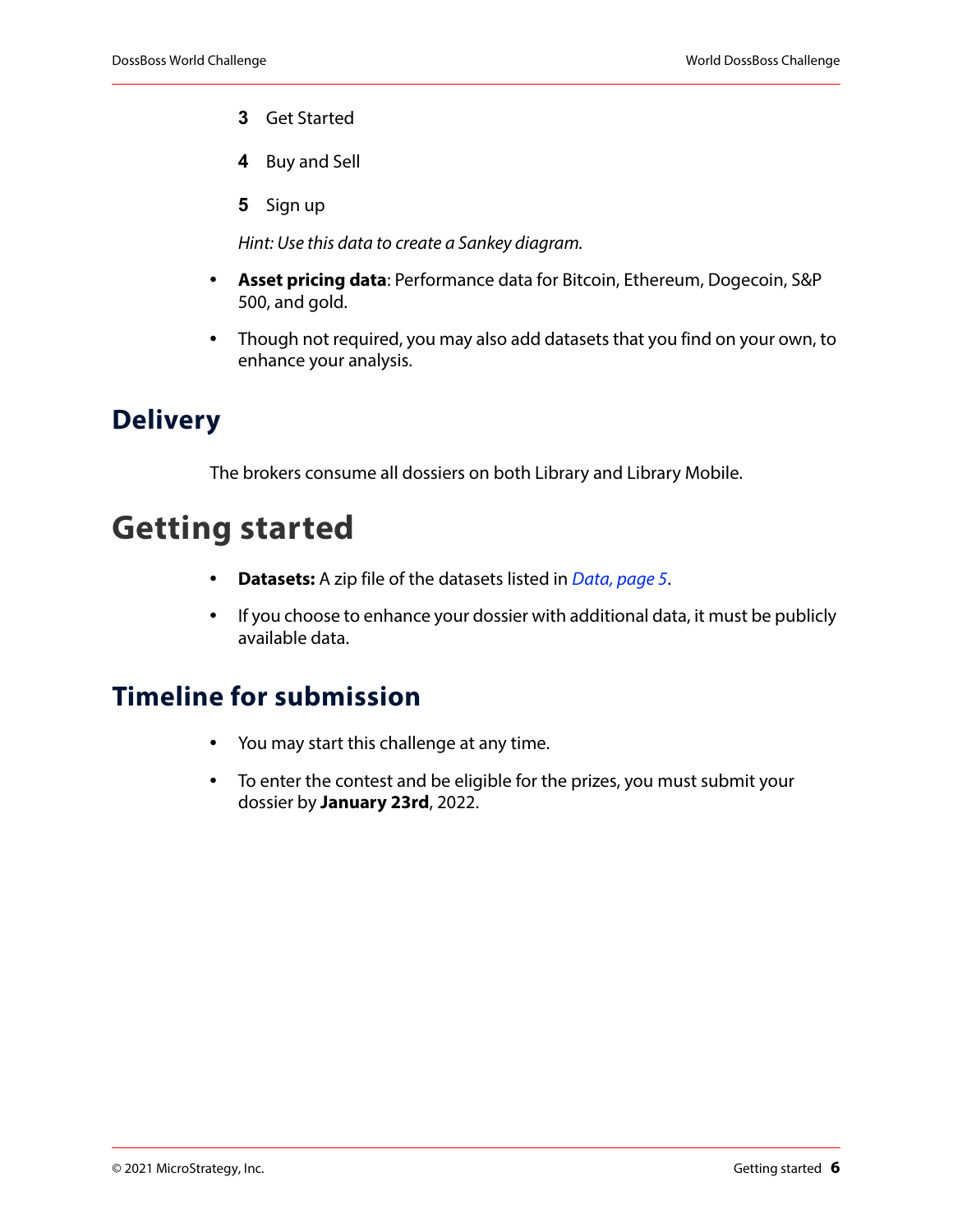## <span id="page-6-0"></span>**Evaluation**

To enter the World DossBoss challenge:

- **•** Address the analysis goals listed in [Analysis goals, page](#page-3-2) 4.
- **•** Include as many of the new following features, in a way that demonstrates appropriate use:

| <b>Feature</b>                                      |
|-----------------------------------------------------|
| Microchart                                          |
| Compound grid                                       |
| Sankey diagram (Hint: Use the Web Portal data)      |
| Time series visualization                           |
| Multi-metric KPI or Comparison KPI                  |
| Geospatial map using either Border or Focused style |
| Panel stack                                         |
| Rich text box                                       |
| Dynamic filter                                      |
| Geometric shapes                                    |
| Synchronized chapter filters                        |

- **•** Effectively optimize the dossier for use on a mobile device
- **•** Dossiers are evaluated on a scale of 1-4 in each category, with 4 as the highest. Examples of evaluation considerations in each category are included below:

| Category         | <b>Example Evaluation Considerations</b>                                                                                                                                                                                                                 |
|------------------|----------------------------------------------------------------------------------------------------------------------------------------------------------------------------------------------------------------------------------------------------------|
| Analysis goals   | User can easily and intuitively accomplish each<br>analysis goal listed in Analysis goals, page 4<br>Data and visualizations are used appropriately                                                                                                      |
| Dossier features | Variety of visualizations used<br>Total count of different features used<br>Advanced filtering and page-to-page targeting<br>Thresholds and linking features<br>• Formatting and design of titles and containers<br>Advanced dossier knowledge showcased |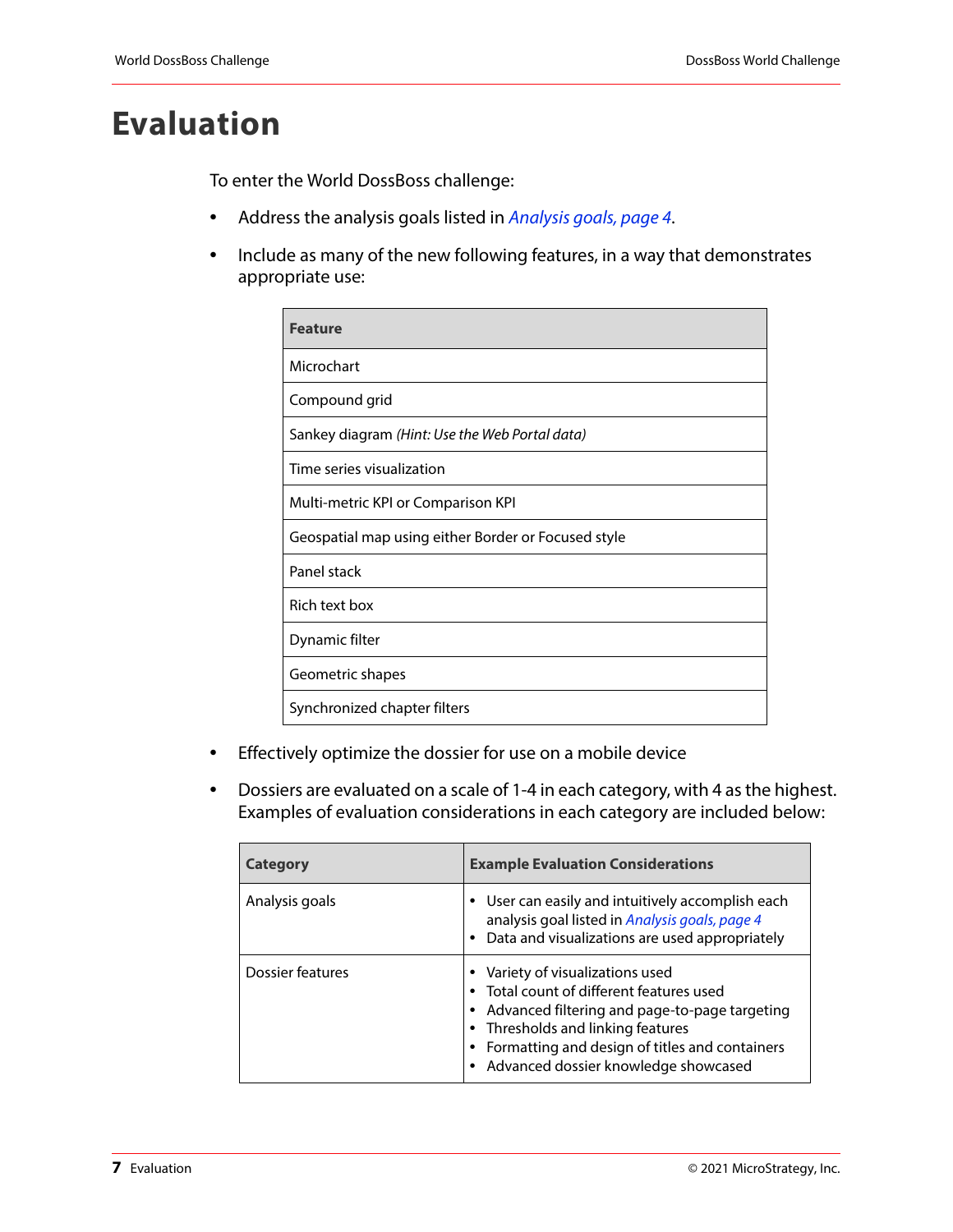| Category                  | <b>Example Evaluation Considerations</b>                                                                                                                                                                                                                            |
|---------------------------|---------------------------------------------------------------------------------------------------------------------------------------------------------------------------------------------------------------------------------------------------------------------|
| Creativity and innovation | • Generates creative insights based on data or<br>additional data<br>• Creatively displays chapters, pages, and/or<br>navigation to tell a story with data<br>Incorporates visuals, color schemes, or additional<br>text<br>Integrates images, videos, or web links |

Dossiers entered into the contest will be reviewed by a panel of MicroStrategy judges, who will decide on three winners. During the World Community event, an overall winner will be chosen by live voting. The top three dossier authors have five minutes to walk through their dossiers.

### <span id="page-7-0"></span>**Submitting your dossier**

Follow the steps below to submit your dossier. **You must submit your dossier by January 23rd**.

```
Finalize and save your dossiers.
```
- **1** Save your dossier with the applicable naming convention:
	- **•** If you worked alone: **FirstNameLastName\_DossBoss2022** (for example, JohnSmith\_DossierChallenge2022)
	- **•** If you worked in a pair or group: **TeamName\_DossBoss2022** (create your own team name)
- **2** Download your dossier as a .mstr file.

**Submit your dossier to the challenge inbox**

**1** Visit **https://mstr.wufoo.com/forms/whpg89k0z1owdb/** and follow the instructions to upload your .mstr file.